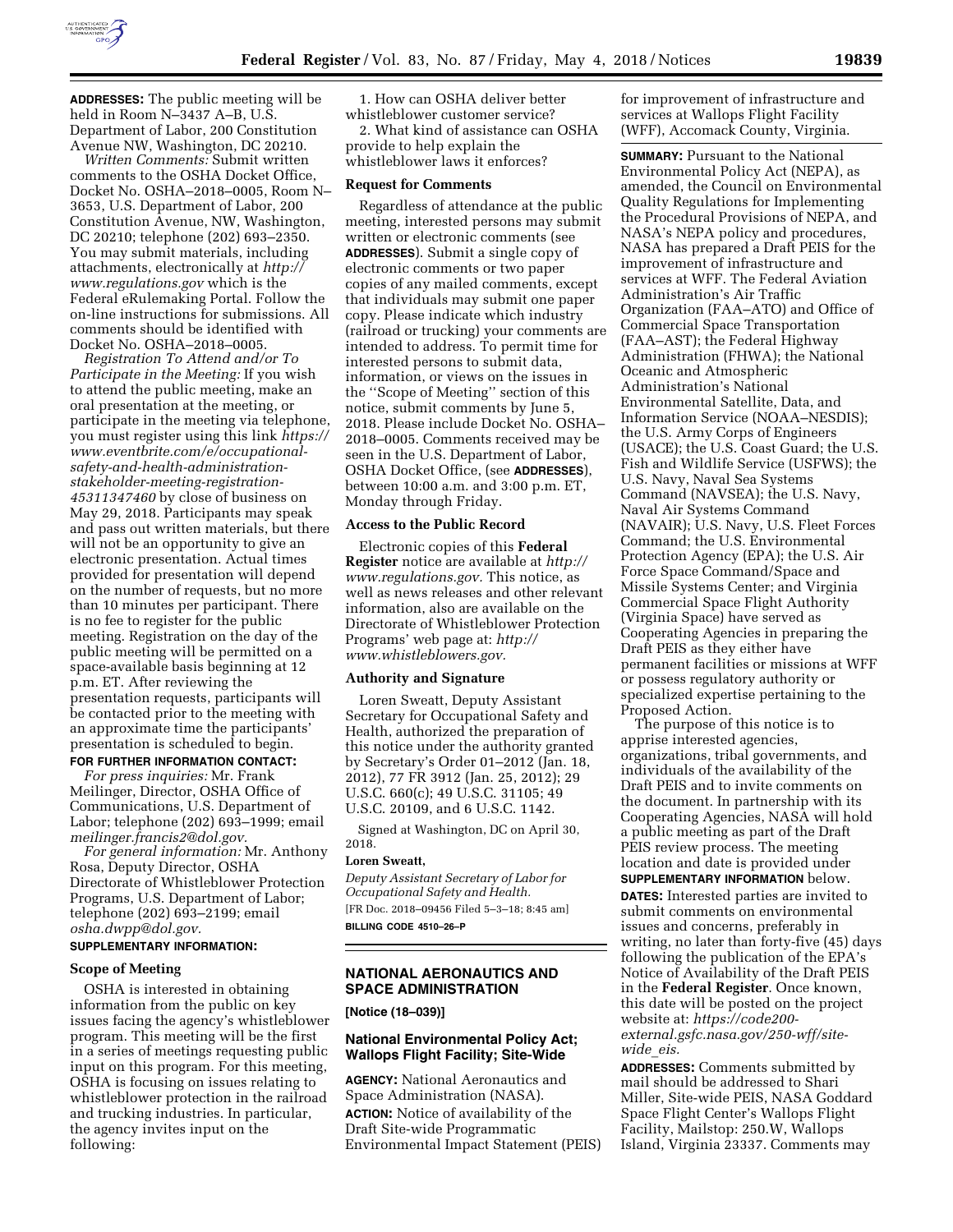be submitted via email to

- *[Shari.A.Miller@nasa.gov.](mailto:Shari.A.Miller@nasa.gov)*  The Draft PEIS may be reviewed at the
- following locations: (a) Chincoteague Island Library, Chincoteague, Virginia, 23336 (757) 336–3460
- (b) NASA Wallops Visitor Center, Wallops Island, Virginia, 23337 (757) 824–1344
- (c) Eastern Shore Public Library, Accomac, Virginia, 23301 (757) 787–3400
- (d) Northampton Free Library, Nassawadox, Virginia, 23413 (757) 414–0010

A limited number of hard copies of the Draft PEIS are available, on a first request basis, by contacting the NASA point of contact listed under **FOR FURTHER INFORMATION CONTACT**. The Draft PEIS is available on the internet in Adobe® portable document format at *[https://code200-external.gsfc.nasa.gov/](https://code200-external.gsfc.nasa.gov/250-wff/site-wide_eis)  [250-wff/site-wide](https://code200-external.gsfc.nasa.gov/250-wff/site-wide_eis)*\_*eis.* The **Federal Register** Notice of Intent to prepare the Draft PEIS, issued on July 11, 2011, is also available on the internet at the same website address.

**FOR FURTHER INFORMATION CONTACT:**  Shari Miller, Site-wide PEIS, NASA Goddard Space Flight Center's Wallops Flight Facility, Mailstop: 250.W, Wallops Island, Virginia 23337; telephone (757) 824–2327; email: *[Shari.A.Miller@nasa.gov.](mailto:Shari.A.Miller@nasa.gov)* A toll-free telephone number, (800) 521–3415, is also available for persons outside the local calling area. When using the tollfree number, please follow the menu options and enter the ''pound sign (#)'' followed by extension number ''2327.'' Additional information about NASA's WFF may be found on the internet at *[http://www.nasa.gov/centers/wallops/](http://www.nasa.gov/centers/wallops/home/index.html)  [home/index.html.](http://www.nasa.gov/centers/wallops/home/index.html)* Information regarding the NEPA process for this proposal and supporting documents (as available) are located at *[https://code200-](https://code200-external.gsfc.nasa.gov/250-wff/site-wide_eis)* 

*[external.gsfc.nasa.gov/250-wff/site](https://code200-external.gsfc.nasa.gov/250-wff/site-wide_eis)[wide](https://code200-external.gsfc.nasa.gov/250-wff/site-wide_eis)*\_*eis.* 

**SUPPLEMENTARY INFORMATION:** WFF is a NASA Goddard Space Flight Center field installation located in northern Accomack County on the Eastern Shore of Virginia. The facility consists of three distinct landmasses—the Main Base, Wallops Mainland, and Wallops Island. WFF operates the oldest active launch range in the continental U.S. and the only range completely under NASA management. For over 70 years, WFF has flown thousands of research vehicles in the quest for information on the characteristics of airplanes, rockets, and spacecraft, and to increase the knowledge of the Earth's upper atmosphere and the near space

environment. The flight programs and projects conducted by WFF range from small sounding and suborbital rockets, unmanned scientific balloons, unmanned aerial systems, manned aircraft, and orbital spacecraft to nextgeneration launch vehicles and smalland medium-classed launch vehicles. In keeping with the principles, goals, and guidelines of the 2010 National Space Policy, as updated by the 2013 U.S. National Space Transportation Policy and the 2017 Presidential Memorandum on Reinvigorating America's Human Space Exploration Program, NASA is proposing to improve its service capability at WFF to support a growing mission base in the areas of civil, defense, and academic aerospace. One guiding principle of the National Space Policy is for Federal agencies to facilitate the commercial space industry. The Mid-Atlantic Regional Spaceport, a commercial launch site on Wallops Island, is a real-world example of WFF's commitment to making commercial access to space a reality. Accordingly, it is expected that a commercial presence at WFF will continue to expand in the coming years.

The National Space Policy also instructs Federal agencies to improve their partnerships through cooperation, collaboration, information sharing, and/ or alignment of common pursuits with each other. WFF supports aeronautical research, and science, technology, engineering, and math (STEM) education programs by providing other NASA centers and other U.S. government agencies access to resources such as special use (*i.e.,* controlled/ restricted) airspace, runways, and launch pads. WFF regularly facilitates a wide array of U.S. Department of Defense (DoD) research, development, testing, and evaluation; training missions, including target and missile launches; and aircraft pilot training. Similar to its forecasted commercial growth at WFF, NASA also expects an increase in DoD presence at WFF in the foreseeable future.

Finally, the National Space Policy directs NASA to fulfill various key civil space roles regarding space science, exploration, and discovery; a number of which have been priorities at WFF for decades. NASA's need to ensure continued growth while preserving the ability to safely conduct its historical baseline of services is a key component of facilitating future projects and new missions at WFF.

## **Related Environmental Documents**

In January 2005, NASA issued a Final Site-Wide Environmental Assessment (EA) and Finding of No Significant

Impact (FONSI) for its operations and institutional support at WFF. Since then, substantial growth has occurred and NASA, and its Cooperating Agencies, have prepared multiple supplemental NEPA documents including the 2008 EA/FONSI for the Wallops Research Park; the 2009 EA/ FONSI for the Expansion of the Wallops Flight Facility Launch Range; the 2010 PEIS/Record of Decision for the Shoreline Restoration and Infrastructure Protection Program; the 2011 EA/FONSI for the Alternative Energy Project; the 2011 EA/FONSI for the Main Entrance Reconfiguration; the 2011 NOAA– NESDIS EA/FONSI for Electrical and Operational Upgrade, Space Addition, and Geostationary Operational Environmental Satellite Installation; the 2012 EA/FONSI for the North Wallops Island Unmanned Aerial Systems Airstrip Project; the U.S. Fleet Force Command's 2013 EA/FONSI for E–2/C– 2 Field Carrier Landing Practice at WFF; the Navy's 2014 EA/FONSI for the Testing of Hypervelocity Projectiles and an Electromagnetic Railgun; the 2015 Supplemental EA/FONSI for Antares 200 Configuration Expendable Launch Vehicle at WFF; the 2016 EA/FONSI for Establishment of Restricted Area Airspace R–6604 C/D/E; the Navy's 2017 EA/FONSI for and the Installation and Operation of Air and Missile Defense Radar AN/SPY-6; and the 2017 U.S. Air Force's EA/FONSI for the Instrumentation Tower on Wallops Island.

#### **Need for Preparing a PEIS**

Since the 2005 WFF Site-wide EA, WFF, NOAA–NESDIS, and the Navy have updated their Master Plans; which propose new facilities and numerous infrastructure improvements to enable a growing mission base. Additionally, during reviews of the post-2005 Sitewide EA NEPA documents, resource agencies have expressed concerns regarding cumulative environmental effects and a desire for NASA to consider all reasonably foreseeable future projects at WFF in a consolidated NEPA document. NASA determined that preparing a single Site-wide PEIS not only would assist in its decisionmaking process for future mission growth at WFF but also address concerns regarding cumulative environmental effects. Therefore, the Site-wide PEIS considers all reasonably foreseeable future actions at WFF; those proposed by NASA along with those proposed by its tenants and partners.

### **Cooperating Agency Actions**

The Site-wide PEIS will serve as a decision-making tool not only for NASA